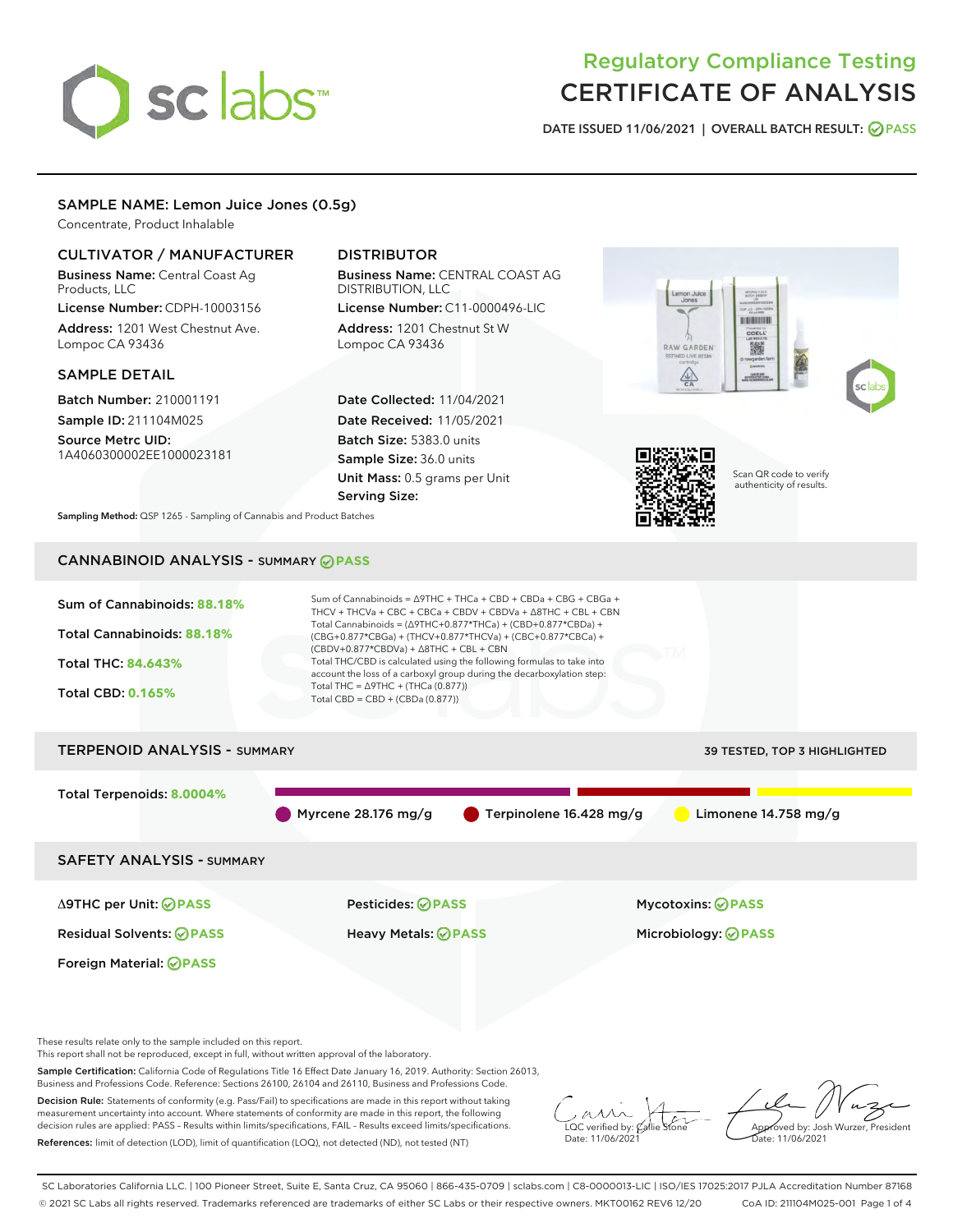



LEMON JUICE JONES (0.5G) | DATE ISSUED 11/06/2021 | OVERALL BATCH RESULT: ● PASS

#### CANNABINOID TEST RESULTS - 11/06/2021 2 PASS

Tested by high-performance liquid chromatography with diode-array detection (HPLC-DAD). **Method:** QSP 1157 - Analysis of Cannabinoids by HPLC-DAD

#### TOTAL CANNABINOIDS: **88.18%**

Total Cannabinoids (Total THC) + (Total CBD) + (Total CBG) + (Total THCV) + (Total CBC) + (Total CBDV) + ∆8THC + CBL + CBN

TOTAL THC: **84.643%** Total THC (∆9THC+0.877\*THCa)

TOTAL CBD: **0.165%** Total CBD (CBD+0.877\*CBDa)

Total CBG (CBG+0.877\*CBGa) TOTAL THCV: 0.65%

TOTAL CBG: 2.469%

Total THCV (THCV+0.877\*THCVa) TOTAL CBC: ND Total CBC (CBC+0.877\*CBCa)

TOTAL CBDV: ND Total CBDV (CBDV+0.877\*CBDVa)

| <b>COMPOUND</b>  | LOD/LOQ<br>(mg/g)          | <b>MEASUREMENT</b><br><b>UNCERTAINTY</b><br>(mg/g) | <b>RESULT</b><br>(mg/g) | <b>RESULT</b><br>(%) |
|------------------|----------------------------|----------------------------------------------------|-------------------------|----------------------|
| <b>A9THC</b>     | 0.06 / 0.26                | ±29.117                                            | 846.43                  | 84.643               |
| <b>CBG</b>       | 0.06/0.19                  | ±0.973                                             | 24.69                   | 2.469                |
| <b>THCV</b>      | 0.1/0.2                    | $\pm 0.32$                                         | 6.5                     | 0.65                 |
| <b>CBD</b>       | 0.07/0.29                  | ±0.076                                             | 1.65                    | 0.165                |
| <b>CBN</b>       | 0.1/0.3                    | ±0.10                                              | 1.6                     | 0.16                 |
| $\triangle$ 8THC | 0.1/0.4                    | ±0.07                                              | 0.9                     | 0.09                 |
| <b>THCa</b>      | 0.05/0.14                  | N/A                                                | <b>ND</b>               | <b>ND</b>            |
| <b>THCVa</b>     | 0.07/0.20                  | N/A                                                | <b>ND</b>               | <b>ND</b>            |
| <b>CBDa</b>      | 0.02/0.19                  | N/A                                                | <b>ND</b>               | <b>ND</b>            |
| <b>CBDV</b>      | 0.04 / 0.15                | N/A                                                | <b>ND</b>               | <b>ND</b>            |
| <b>CBDVa</b>     | 0.03/0.53                  | N/A                                                | <b>ND</b>               | <b>ND</b>            |
| <b>CBGa</b>      | 0.1/0.2                    | N/A                                                | <b>ND</b>               | <b>ND</b>            |
| <b>CBL</b>       | 0.06 / 0.24                | N/A                                                | <b>ND</b>               | <b>ND</b>            |
| <b>CBC</b>       | 0.2 / 0.5                  | N/A                                                | <b>ND</b>               | <b>ND</b>            |
| <b>CBCa</b>      | 0.07/0.28                  | N/A                                                | <b>ND</b>               | <b>ND</b>            |
|                  | <b>SUM OF CANNABINOIDS</b> |                                                    | 881.8 mg/g              | 88.18%               |

#### **UNIT MASS: 0.5 grams per Unit**

| ∆9THC per Unit                        | 1120 per-package limit | 423.22 mg/unit | <b>PASS</b> |
|---------------------------------------|------------------------|----------------|-------------|
| <b>Total THC per Unit</b>             |                        | 423.22 mg/unit |             |
| <b>CBD</b> per Unit                   |                        | $0.82$ mg/unit |             |
| <b>Total CBD per Unit</b>             |                        | $0.82$ mg/unit |             |
| Sum of Cannabinoids<br>per Unit       |                        | 440.9 mg/unit  |             |
| <b>Total Cannabinoids</b><br>per Unit |                        | 440.8 mg/unit  |             |

#### TERPENOID TEST RESULTS - 11/06/2021

Terpene analysis utilizing gas chromatography-flame ionization detection (GC-FID). **Method:** QSP 1192 - Analysis of Terpenoids by GC-FID

| <b>COMPOUND</b>         | LOD/LOQ<br>(mg/g) | <b>MEASUREMENT</b><br><b>UNCERTAINTY</b><br>(mg/g) | <b>RESULT</b><br>(mg/g)                         | <b>RESULT</b><br>(%) |
|-------------------------|-------------------|----------------------------------------------------|-------------------------------------------------|----------------------|
| <b>Myrcene</b>          | 0.008 / 0.025     | ±0.3635                                            | 28.176                                          | 2.8176               |
| Terpinolene             | 0.008 / 0.026     | ±0.3368                                            | 16.428                                          | 1.6428               |
| Limonene                | 0.005 / 0.016     | ±0.2110                                            | 14.758                                          | 1.4758               |
| $\beta$ Caryophyllene   | 0.004 / 0.012     | ±0.1611                                            | 4.524                                           | 0.4524               |
| $\beta$ Pinene          | 0.004 / 0.014     | ±0.0459                                            | 3.989                                           | 0.3989               |
| $\alpha$ Pinene         | 0.005 / 0.017     | ±0.0318                                            | 3.692                                           | 0.3692               |
| Linalool                | 0.009 / 0.032     | ±0.0683                                            | 1.797                                           | 0.1797               |
| $\alpha$ Humulene       | 0.009/0.029       | ±0.0378                                            | 1.179                                           | 0.1179               |
| Fenchol                 | 0.010 / 0.034     | ±0.0300                                            | 0.776                                           | 0.0776               |
| <b>Terpineol</b>        | 0.016 / 0.055     | ±0.0398                                            | 0.648                                           | 0.0648               |
| $\alpha$ Phellandrene   | 0.006 / 0.020     | ±0.0079                                            | 0.579                                           | 0.0579               |
| 3 Carene                | 0.005 / 0.018     | ±0.0074                                            | 0.524                                           | 0.0524               |
| $\alpha$ Terpinene      | 0.005 / 0.017     | ±0.0070                                            | 0.472                                           | 0.0472               |
| Ocimene                 | 0.011 / 0.038     | ±0.0147                                            | 0.458                                           | 0.0458               |
| trans-ß-Farnesene       | 0.008 / 0.025     | ±0.0151                                            | 0.426                                           | 0.0426               |
| $\gamma$ Terpinene      | 0.006 / 0.018     | ±0.0064                                            | 0.371                                           | 0.0371               |
| Camphene                | 0.005 / 0.015     | ±0.0035                                            | 0.306                                           | 0.0306               |
| Citronellol             | 0.003 / 0.010     | ±0.0076                                            | 0.155                                           | 0.0155               |
| Borneol                 | 0.005 / 0.016     | ±0.0063                                            | 0.149                                           | 0.0149               |
| Guaiol                  | 0.009 / 0.030     | ±0.0042                                            | 0.089                                           | 0.0089               |
| Valencene               | 0.009 / 0.030     | ±0.0061                                            | 0.088                                           | 0.0088               |
| $\alpha$ Bisabolol      | 0.008 / 0.026     | ±0.0043                                            | 0.080                                           | 0.0080               |
| Fenchone                | 0.009 / 0.028     | ±0.0022                                            | 0.077                                           | 0.0077               |
| Eucalyptol              | 0.006 / 0.018     | ±0.0019                                            | 0.076                                           | 0.0076               |
| Nerolidol               | 0.009 / 0.028     | ±0.0042                                            | 0.067                                           | 0.0067               |
| Sabinene Hydrate        | 0.006 / 0.022     | ±0.0019                                            | 0.049                                           | 0.0049               |
| p-Cymene                | 0.005 / 0.016     | ±0.0011                                            | 0.041                                           | 0.0041               |
| Geraniol                | 0.002 / 0.007     | ±0.0008                                            | 0.018                                           | 0.0018               |
| Nerol                   | 0.003 / 0.011     | ±0.0005                                            | 0.012                                           | 0.0012               |
| Caryophyllene<br>Oxiae  | 0.010 / 0.033     | N/A                                                | <loq< th=""><th><loq< th=""></loq<></th></loq<> | <loq< th=""></loq<>  |
| Sabinene                | 0.004 / 0.014     | N/A                                                | ND                                              | ND                   |
| (-)-Isopulegol          | 0.005 / 0.016     | N/A                                                | ND                                              | ND                   |
| Camphor                 | 0.006 / 0.019     | N/A                                                | <b>ND</b>                                       | ND                   |
| Isoborneol              | 0.004 / 0.012     | N/A                                                | ND                                              | ND                   |
| Menthol                 | 0.008 / 0.025     | N/A                                                | ND                                              | ND                   |
| R-(+)-Pulegone          | 0.003 / 0.011     | N/A                                                | <b>ND</b>                                       | ND                   |
| <b>Geranyl Acetate</b>  | 0.004 / 0.014     | N/A                                                | ND                                              | ND                   |
| $\alpha$ Cedrene        | 0.005 / 0.016     | N/A                                                | ND                                              | ND                   |
| Cedrol                  | 0.008 / 0.027     | N/A                                                | <b>ND</b>                                       | ND                   |
| <b>TOTAL TERPENOIDS</b> |                   |                                                    | 80.004 mg/g                                     | 8.0004%              |

SC Laboratories California LLC. | 100 Pioneer Street, Suite E, Santa Cruz, CA 95060 | 866-435-0709 | sclabs.com | C8-0000013-LIC | ISO/IES 17025:2017 PJLA Accreditation Number 87168 © 2021 SC Labs all rights reserved. Trademarks referenced are trademarks of either SC Labs or their respective owners. MKT00162 REV6 12/20 CoA ID: 211104M025-001 Page 2 of 4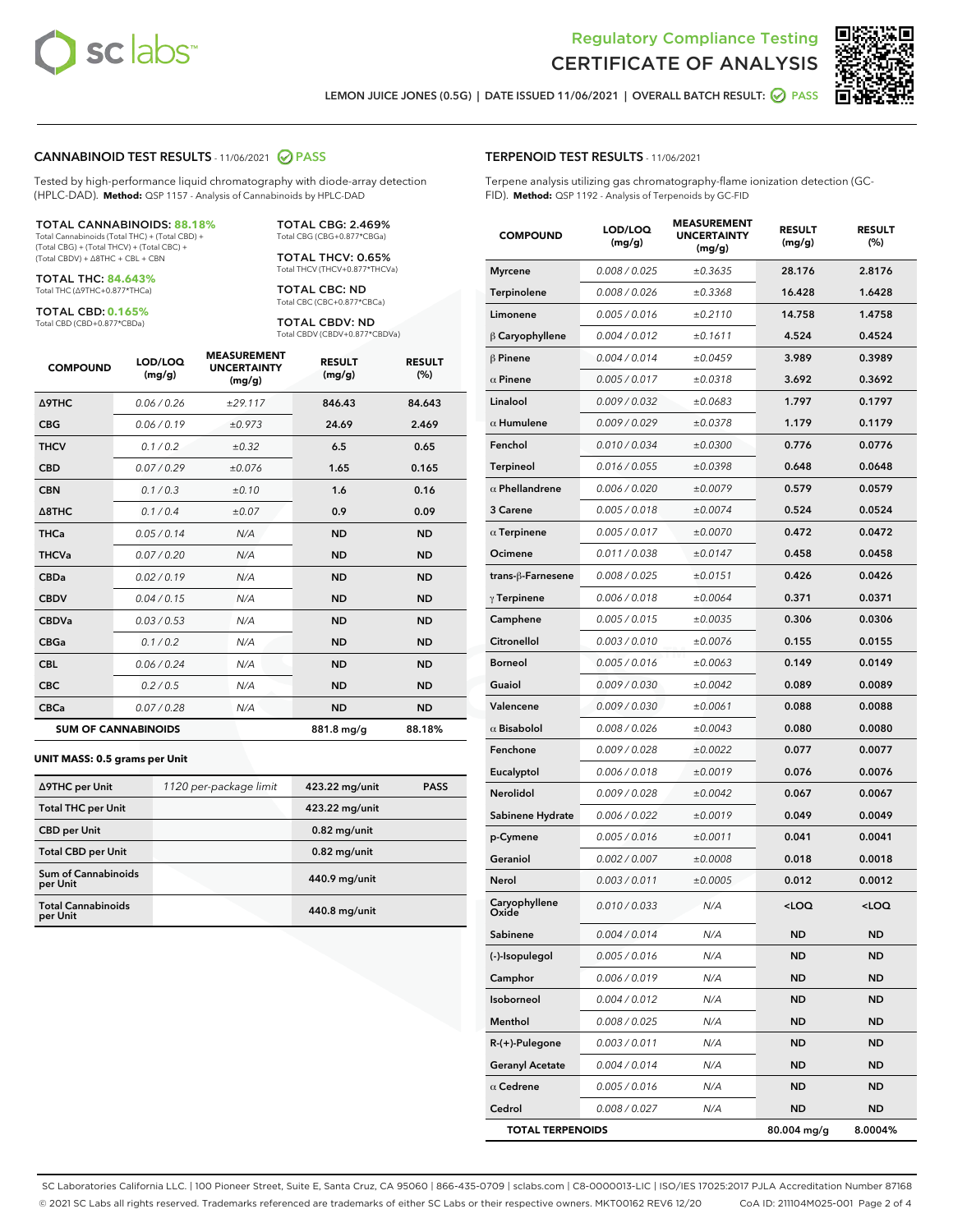



LEMON JUICE JONES (0.5G) | DATE ISSUED 11/06/2021 | OVERALL BATCH RESULT: @ PASS

# CATEGORY 1 PESTICIDE TEST RESULTS - 11/06/2021 2 PASS

Pesticide and plant growth regulator analysis utilizing high-performance liquid chromatography-mass spectrometry (HPLC-MS) or gas chromatography-mass spectrometry (GC-MS). \*GC-MS utilized where indicated. **Method:** QSP 1212 - Analysis of Pesticides and Mycotoxins by LC-MS or QSP 1213 - Analysis of Pesticides by GC-MS

| <b>COMPOUND</b>             | LOD/LOQ<br>$(\mu g/g)$ | <b>ACTION</b><br><b>LIMIT</b><br>$(\mu g/g)$ | <b>MEASUREMENT</b><br><b>UNCERTAINTY</b><br>$(\mu g/g)$ | <b>RESULT</b><br>$(\mu g/g)$ | <b>RESULT</b> |
|-----------------------------|------------------------|----------------------------------------------|---------------------------------------------------------|------------------------------|---------------|
| Aldicarb                    | 0.03/0.08              | $>$ LOD                                      | N/A                                                     | <b>ND</b>                    | <b>PASS</b>   |
| Carbofuran                  | 0.02 / 0.05            | $\ge$ LOD                                    | N/A                                                     | <b>ND</b>                    | <b>PASS</b>   |
| Chlordane*                  | 0.03 / 0.08            | $\ge$ LOD                                    | N/A                                                     | <b>ND</b>                    | <b>PASS</b>   |
| Chlorfenapyr*               | 0.03/0.10              | $\ge$ LOD                                    | N/A                                                     | <b>ND</b>                    | <b>PASS</b>   |
| Chlorpyrifos                | 0.02 / 0.06            | $\ge$ LOD                                    | N/A                                                     | <b>ND</b>                    | <b>PASS</b>   |
| Coumaphos                   | 0.02 / 0.07            | $\ge$ LOD                                    | N/A                                                     | <b>ND</b>                    | <b>PASS</b>   |
| Daminozide                  | 0.02/0.07              | $>$ LOD                                      | N/A                                                     | <b>ND</b>                    | <b>PASS</b>   |
| <b>DDVP</b><br>(Dichlorvos) | 0.03/0.09              | $\ge$ LOD                                    | N/A                                                     | <b>ND</b>                    | <b>PASS</b>   |
| <b>Dimethoate</b>           | 0.03/0.08              | $\ge$ LOD                                    | N/A                                                     | <b>ND</b>                    | <b>PASS</b>   |
| Ethoprop(hos)               | 0.03/0.10              | $\ge$ LOD                                    | N/A                                                     | <b>ND</b>                    | <b>PASS</b>   |
| Etofenprox                  | 0.02 / 0.06            | $\ge$ LOD                                    | N/A                                                     | <b>ND</b>                    | <b>PASS</b>   |
| Fenoxycarb                  | 0.03/0.08              | $\ge$ LOD                                    | N/A                                                     | <b>ND</b>                    | <b>PASS</b>   |
| Fipronil                    | 0.03/0.08              | $\ge$ LOD                                    | N/A                                                     | <b>ND</b>                    | <b>PASS</b>   |
| Imazalil                    | 0.02 / 0.06            | $>$ LOD                                      | N/A                                                     | <b>ND</b>                    | <b>PASS</b>   |
| Methiocarb                  | 0.02 / 0.07            | $>$ LOD                                      | N/A                                                     | <b>ND</b>                    | <b>PASS</b>   |
| Methyl<br>parathion         | 0.03/0.10              | $>$ LOD                                      | N/A                                                     | <b>ND</b>                    | <b>PASS</b>   |
| <b>Mevinphos</b>            | 0.03/0.09              | $\ge$ LOD                                    | N/A                                                     | <b>ND</b>                    | <b>PASS</b>   |
| Paclobutrazol               | 0.02 / 0.05            | $>$ LOD                                      | N/A                                                     | <b>ND</b>                    | <b>PASS</b>   |
| Propoxur                    | 0.03/0.09              | $\ge$ LOD                                    | N/A                                                     | <b>ND</b>                    | <b>PASS</b>   |
| Spiroxamine                 | 0.03 / 0.08            | $\ge$ LOD                                    | N/A                                                     | <b>ND</b>                    | <b>PASS</b>   |
| Thiacloprid                 | 0.03/0.10              | $\ge$ LOD                                    | N/A                                                     | <b>ND</b>                    | <b>PASS</b>   |

# CATEGORY 2 PESTICIDE TEST RESULTS - 11/06/2021 @ PASS

| <b>COMPOUND</b>          | LOD/LOO<br>$(\mu g/g)$ | <b>ACTION</b><br>LIMIT<br>$(\mu g/g)$ | <b>MEASUREMENT</b><br><b>UNCERTAINTY</b><br>$(\mu g/g)$ | <b>RESULT</b><br>$(\mu g/g)$ | <b>RESULT</b> |  |
|--------------------------|------------------------|---------------------------------------|---------------------------------------------------------|------------------------------|---------------|--|
| Abamectin                | 0.03/0.10              | 0.1                                   | N/A                                                     | <b>ND</b>                    | <b>PASS</b>   |  |
| Acephate                 | 0.02/0.07              | 0.1                                   | N/A                                                     | <b>ND</b>                    | <b>PASS</b>   |  |
| Acequinocyl              | 0.02/0.07              | 0.1                                   | N/A                                                     | <b>ND</b>                    | <b>PASS</b>   |  |
| Acetamiprid              | 0.02 / 0.05            | 0.1                                   | N/A                                                     | <b>ND</b>                    | <b>PASS</b>   |  |
| Azoxystrobin             | 0.02/0.07              | 0.1                                   | N/A                                                     | <b>ND</b>                    | <b>PASS</b>   |  |
| <b>Bifenazate</b>        | 0.01 / 0.04            | 0.1                                   | N/A                                                     | <b>ND</b>                    | <b>PASS</b>   |  |
| <b>Bifenthrin</b>        | 0.02 / 0.05            | 3                                     | N/A                                                     | <b>ND</b>                    | <b>PASS</b>   |  |
| <b>Boscalid</b>          | 0.03/0.09              | 0.1                                   | N/A                                                     | <b>ND</b>                    | <b>PASS</b>   |  |
| Captan                   | 0.19/0.57              | 0.7                                   | N/A                                                     | <b>ND</b>                    | <b>PASS</b>   |  |
| Carbaryl                 | 0.02/0.06              | 0.5                                   | N/A                                                     | <b>ND</b>                    | <b>PASS</b>   |  |
| Chlorantranilip-<br>role | 0.04/0.12              | 10                                    | N/A                                                     | <b>ND</b>                    | <b>PASS</b>   |  |
| Clofentezine             | 0.03/0.09              | 0.1                                   | N/A                                                     | <b>ND</b>                    | <b>PASS</b>   |  |

| <b>CATEGORY 2 PESTICIDE TEST RESULTS</b> - 11/06/2021 continued |  |  |
|-----------------------------------------------------------------|--|--|
|                                                                 |  |  |

| <b>COMPOUND</b>               | LOD/LOQ<br>$(\mu g/g)$ | <b>ACTION</b><br>LIMIT<br>(µg/g) | <b>MEASUREMENT</b><br><b>UNCERTAINTY</b><br>(µg/g) | <b>RESULT</b><br>$(\mu g/g)$ | <b>RESULT</b> |
|-------------------------------|------------------------|----------------------------------|----------------------------------------------------|------------------------------|---------------|
| Cyfluthrin                    | 0.12 / 0.38            | $\overline{2}$                   | N/A                                                | <b>ND</b>                    | <b>PASS</b>   |
| Cypermethrin                  | 0.11/0.32              | 1                                | N/A                                                | <b>ND</b>                    | <b>PASS</b>   |
| Diazinon                      | 0.02 / 0.05            | 0.1                              | N/A                                                | <b>ND</b>                    | <b>PASS</b>   |
| Dimethomorph                  | 0.03 / 0.09            | $\overline{2}$                   | N/A                                                | <b>ND</b>                    | <b>PASS</b>   |
| Etoxazole                     | 0.02 / 0.06            | 0.1                              | N/A                                                | <b>ND</b>                    | <b>PASS</b>   |
| Fenhexamid                    | 0.03 / 0.09            | 0.1                              | N/A                                                | <b>ND</b>                    | <b>PASS</b>   |
| Fenpyroximate                 | 0.02 / 0.06            | 0.1                              | N/A                                                | <b>ND</b>                    | <b>PASS</b>   |
| Flonicamid                    | 0.03 / 0.10            | 0.1                              | N/A                                                | <b>ND</b>                    | <b>PASS</b>   |
| Fludioxonil                   | 0.03 / 0.10            | 0.1                              | N/A                                                | <b>ND</b>                    | <b>PASS</b>   |
| Hexythiazox                   | 0.02 / 0.07            | 0.1                              | N/A                                                | <b>ND</b>                    | <b>PASS</b>   |
| Imidacloprid                  | 0.04 / 0.11            | 5                                | N/A                                                | <b>ND</b>                    | <b>PASS</b>   |
| Kresoxim-methyl               | 0.02 / 0.07            | 0.1                              | N/A                                                | <b>ND</b>                    | <b>PASS</b>   |
| Malathion                     | 0.03 / 0.09            | 0.5                              | N/A                                                | <b>ND</b>                    | <b>PASS</b>   |
| Metalaxyl                     | 0.02 / 0.07            | $\overline{c}$                   | N/A                                                | <b>ND</b>                    | <b>PASS</b>   |
| Methomyl                      | 0.03 / 0.10            | 1                                | N/A                                                | <b>ND</b>                    | <b>PASS</b>   |
| Myclobutanil                  | 0.03 / 0.09            | 0.1                              | N/A                                                | <b>ND</b>                    | <b>PASS</b>   |
| Naled                         | 0.02 / 0.07            | 0.1                              | N/A                                                | <b>ND</b>                    | <b>PASS</b>   |
| Oxamyl                        | 0.04 / 0.11            | 0.5                              | N/A                                                | ND                           | <b>PASS</b>   |
| Pentachloronitro-<br>benzene* | 0.03 / 0.09            | 0.1                              | N/A                                                | <b>ND</b>                    | <b>PASS</b>   |
| Permethrin                    | 0.04/0.12              | 0.5                              | N/A                                                | <b>ND</b>                    | <b>PASS</b>   |
| Phosmet                       | 0.03 / 0.10            | 0.1                              | N/A                                                | <b>ND</b>                    | <b>PASS</b>   |
| Piperonylbu-<br>toxide        | 0.02 / 0.07            | 3                                | N/A                                                | <b>ND</b>                    | <b>PASS</b>   |
| Prallethrin                   | 0.03 / 0.08            | 0.1                              | N/A                                                | <b>ND</b>                    | <b>PASS</b>   |
| Propiconazole                 | 0.02 / 0.07            | 0.1                              | N/A                                                | <b>ND</b>                    | <b>PASS</b>   |
| Pyrethrins                    | 0.04 / 0.12            | 0.5                              | N/A                                                | <b>ND</b>                    | <b>PASS</b>   |
| Pyridaben                     | 0.02 / 0.07            | 0.1                              | N/A                                                | <b>ND</b>                    | <b>PASS</b>   |
| Spinetoram                    | 0.02 / 0.07            | 0.1                              | N/A                                                | <b>ND</b>                    | <b>PASS</b>   |
| Spinosad                      | 0.02 / 0.07            | 0.1                              | N/A                                                | <b>ND</b>                    | <b>PASS</b>   |
| Spiromesifen                  | 0.02 / 0.05            | 0.1                              | N/A                                                | ND                           | <b>PASS</b>   |
| Spirotetramat                 | 0.02 / 0.06            | 0.1                              | N/A                                                | <b>ND</b>                    | <b>PASS</b>   |
| Tebuconazole                  | 0.02 / 0.07            | 0.1                              | N/A                                                | <b>ND</b>                    | <b>PASS</b>   |
| Thiamethoxam                  | 0.03 / 0.10            | 5                                | N/A                                                | <b>ND</b>                    | <b>PASS</b>   |
| Trifloxystrobin               | 0.03 / 0.08            | 0.1                              | N/A                                                | <b>ND</b>                    | <b>PASS</b>   |

SC Laboratories California LLC. | 100 Pioneer Street, Suite E, Santa Cruz, CA 95060 | 866-435-0709 | sclabs.com | C8-0000013-LIC | ISO/IES 17025:2017 PJLA Accreditation Number 87168 © 2021 SC Labs all rights reserved. Trademarks referenced are trademarks of either SC Labs or their respective owners. MKT00162 REV6 12/20 CoA ID: 211104M025-001 Page 3 of 4